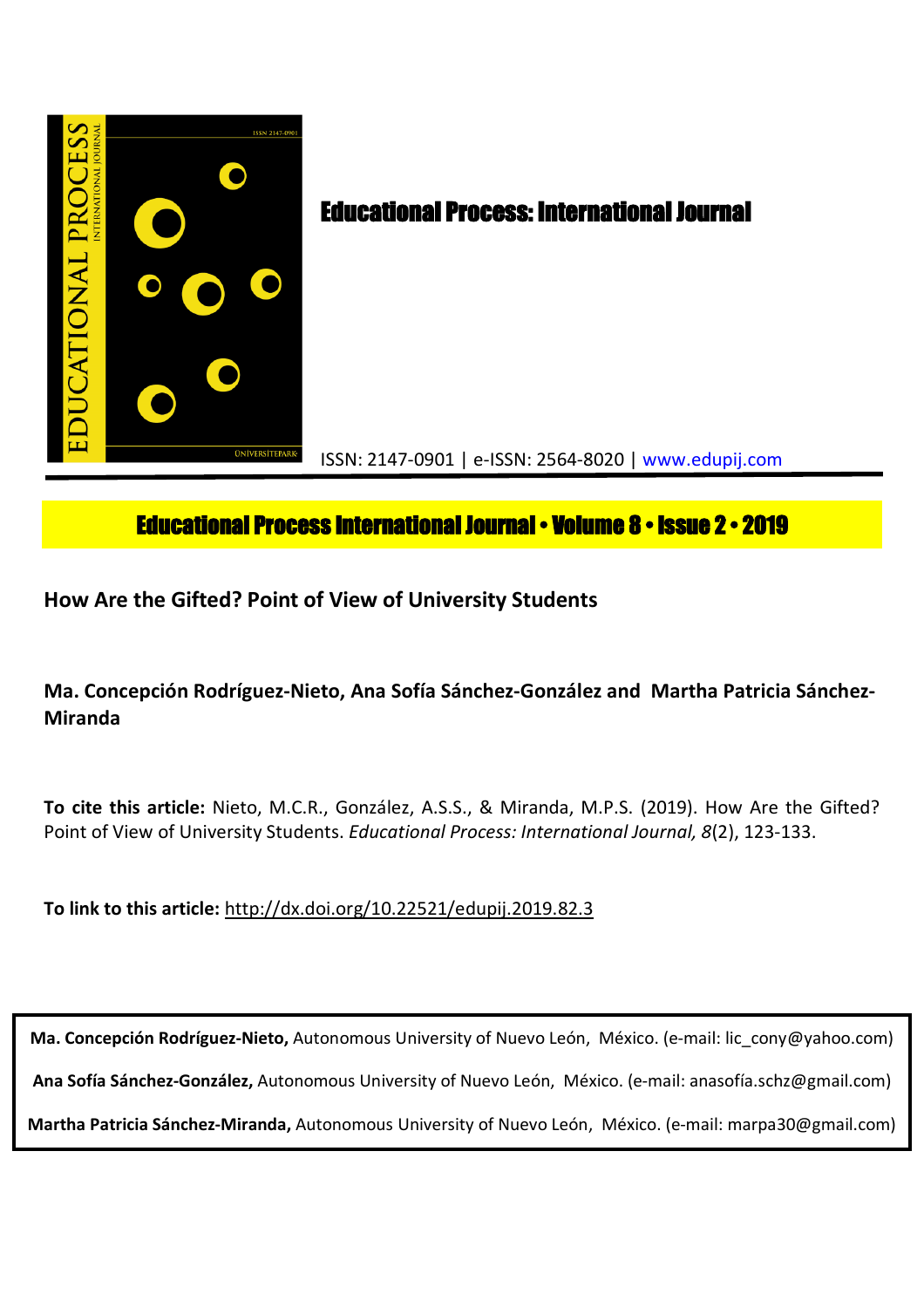## EDUPIJ • Volume 8 • Issue 2 • 2019 • pp. 123–133.

# **How Are the Gifted? Point of View of University Students**

# MA. CONCEPCIÓN RODRÍGUEZ-NIETO, ANA SOFÍA SÁNCHEZ-GONZÁLEZ and MARTHA PATRICIA SÁNCHEZ-MIRANDA

#### **Abstract**

The aim of the study was to analyze the conceptions of giftedness of average university students as they influence attitudes and behaviors that positively or negatively influence the emotional, academic and social wellbeing of the gifted. The study design was mixed method; the sample was non-probabilistic with 74 participants who answered an open-ended question about the characteristics and behaviors of the gifted. The results showed that conceptions of giftedness are formed by socioemotional characteristics and intellectual characteristics. Some students reported a single category of characteristics, whilst other students showed a combination of components from both categories. The socioemotional characteristics were perceived by some students as negative, whilst others were positive, and some presented a mixture of these two valences. The above-average intelligence was related to the ease, speed and passion for learning and the negative socioemotional characteristics of the gifted.

**Keywords:** giftedness, conceptions of giftedness, gifted students, socioemotional characteristics, social-emotional problems.



 $\sqrt{e}$  DOI: 10.22521/edupij.2019.82.3

………………………………………........….....………………………………...……………

EDUPIJ • ISSN 2147-0901 • e-ISSN 2564-8020 Copyright © 2019 by ÜNİVERSİTEPARK edupij.com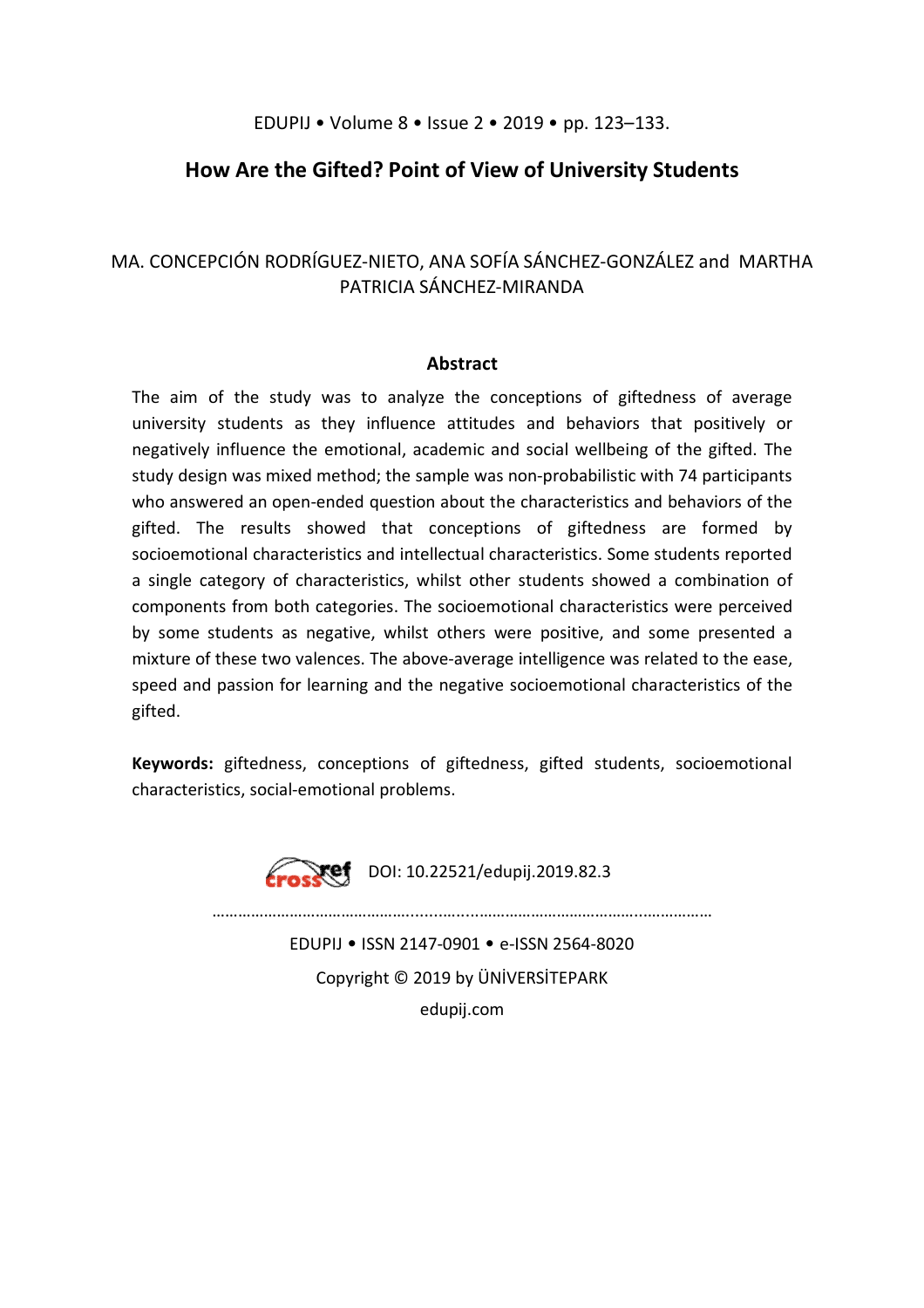### **Introduction**

Within the international context, it is accepted that the gifted have unique social and affective characteristics and needs (Piechowski, 2006). However, in many countries, such as Mexico, it is common for gifted students to enter schools where the teaching process, rhythm and level of learning are focused on average-level students. Therefore, the study plans and their implementation are inadequate to achieve satisfaction in gifted students' development needs.

In education, from preschool right through to university, interpersonal relationships are essential for the adequate development and academic success in the life of the gifted (Needham, 2012). Positive social interaction implies adaptation and is based mainly on similar and shared needs and interests that support good communication, understanding and acceptance of the other. But when in a group, and there is a gifted student who thinks and feels different (Winner, 1996), how do his classmates perceive it?

The school and the classroom are related to the conceptions of giftedness that show the philosophies underlying the actions of the gifted (Schroth & Helfer, 2008). Conceptions are explanatory systems (Fontaines Ruiz, Medina, & Camacho, 2007) formed by beliefs and attitudes that give meaning to the world around us. In educational institutions, due to the plurality of students, there may be different conceptions of giftedness that strongly influence, positively or negatively, the perception, attitude and behaviors shown towards the gifted (Freeman, 2008).

The conceptions of giftedness of average students are important because they favor or obstruct the social support that the gifted can receive in their academic and socioemotional development. Knowledge of these conceptions of giftedness can help generate awareness programs about the characteristics and needs of the gifted in order to improve their socioemotional and academic conditions when attending mainstream schools. The aim of the current study was to analyze the conceptions of giftedness in average university students.

#### *Literature Review*

The conception of giftedness is a sociocultural phenomenon (Tapper, 2012) that can change with time and place and, whatever its nature, intervenes in the acceptance or social rejection of the gifted and their abilities. Therefore, conceptions of giftedness need to be studied in each particular environment.

A component of the conceptions of giftedness is its definition, which depends on beliefs, customs, needs, values and attitudes of each culture (Bevan-Brown, 2011) and has been somewhat controversial over time. Giftedness is related to the psychometric perspective that identifies the gifted with an above average intelligence since Terman (1916) published the Stanford-Binet Intelligence Scale and formulated a ranking with ranges from an IQ of less than 25 (idiocy) at an IQ greater than 140 (equivalent to almost genius or genius). The criterion of intelligence above the average remains a relevant factor in the identification of the gifted in Western culture. The European Agency for the Development of Special Education reported that 15 countries, including the Czech Republic, Germany and Denmark, use the criterion for intelligence above the 130 mark in the detection of giftedness, whereas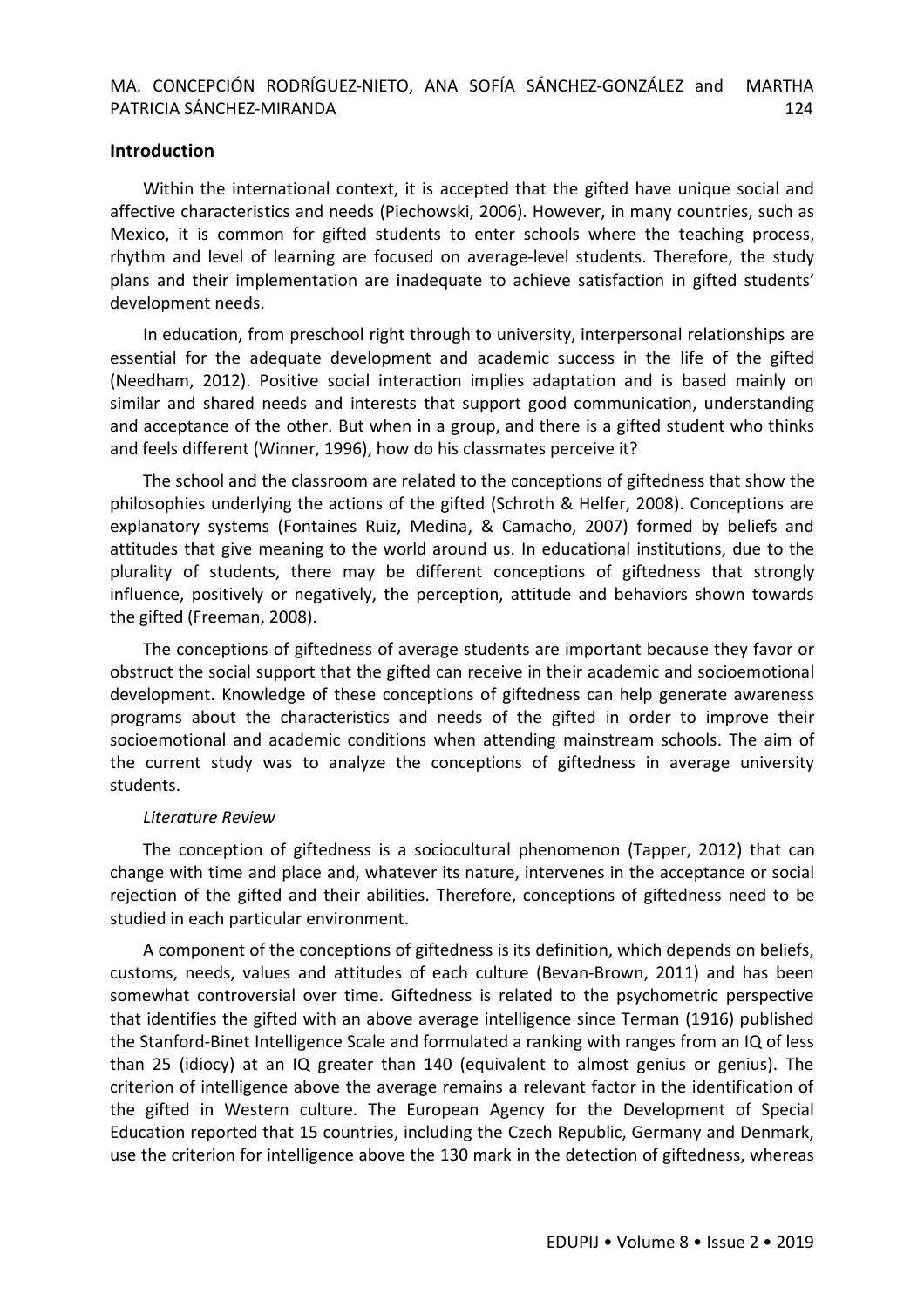in the Netherlands an IQ of greater than 120 is used (D'Alessio, 2009). In Korea, one of the main concepts that defines giftedness is intelligence (Kim, Shim, & Hull, 2009).

Studies of giftedness have been directed mainly at the detection of its characteristics that, although very diverse, some have been reported recurrently. Frasier et al. (1995), in a meta-analysis of gifted publications from 1957 to 1995, found reports that the gifted consistently presented motivation, unusual interests, communication skills, problem-solving ability, well-developed memory, questioning, insight, reasoning, imagination/creativity, sense of humor and advanced ability to work with a symbol system. Silverman (1995) detected as important characteristics of the gifted a good ability to reason, rapid learning, extensive vocabulary, excellent memory, great attention, personal sensitivity, compassion for others, perfectionism, intensity, moral sensitivity, unusual curiosity, perfectionism, intensity, perseverance when interested in something, and a high degree of energy, etc. Clark (1997) pointed to the universal characteristics of giftedness as fast learning, excellent memory and the ability to understand social and emotional aspects.

Other research found that the gifted have a passion for learning (Gross, 1998; Laine, 2010; Renzulli, 2002), ease and speed for learning (Laine, 2010), perfectionism (Renzulli, 1978; Speirs Neumeister, 2004), and perseverance (McClain & Pfeiffer, 2012; Snyder, Nietfeld, & Linnenbrink-Garcia, 2011). Furthermore, the gifted have general socioemotional skills above that of their peers (Bacal, 2015). The set of attributes revealed in the studies showed that giftedness goes beyond intellectual abilities.

The conception of giftedness focused purely on intellectual abilities has been questioned. Renzulli (1978, 2005) argued that intelligence can be measured through psychometric tests, but also that there are some skills that cannot be evaluated in this way. In his theory of Three Rings, he proposed that giftedness is a product of the interaction between intellectual capacity superior to the average, commitment, creativity and its application in a potentially valuable area for society Renzulli (1978). In 2002, Renzulli integrated into his Three Rings model personal attributes such as optimism, courage, romance with a theme or discipline, sensitivity to human concerns, physical/mental energy and vision/sense of destiny (Renzulli, 2002). The interaction of these co-cognitive attributes with cognitive aspects is associated with success in school and with the integral development of human capacity, as they relate to the improvement of motivation and interpersonal skills, and support academic performance, research skills, creativity and problem solving. Sternberg (2005) argued that psychometric tests measure specific knowledge of the culture in which they were created and only in part the intellectual and academic skills. In the Pentagonal Implicit Theory of Giftedness, Sternberg (1995) proposed that for a person to be considered gifted they must meet five criteria: excellence, rarity, productivity, demonstrability, and value.

With the proposals of Renzulli (1978, 2002, 2005) and Sternberg (1995), among others, factors such as socioemotional and personal attributes are added to the study of giftedness in order to achieve a multifaceted vision of behavior in school and daily life as well as a greater understanding of the differences between giftedness and normality. This point of view of giftedness can cause misconceptions, stereotypes, myths and expectations not always recognized (Freeman, 2005) that can lead to barriers to the potential development of the gifted (Dweck, 1999).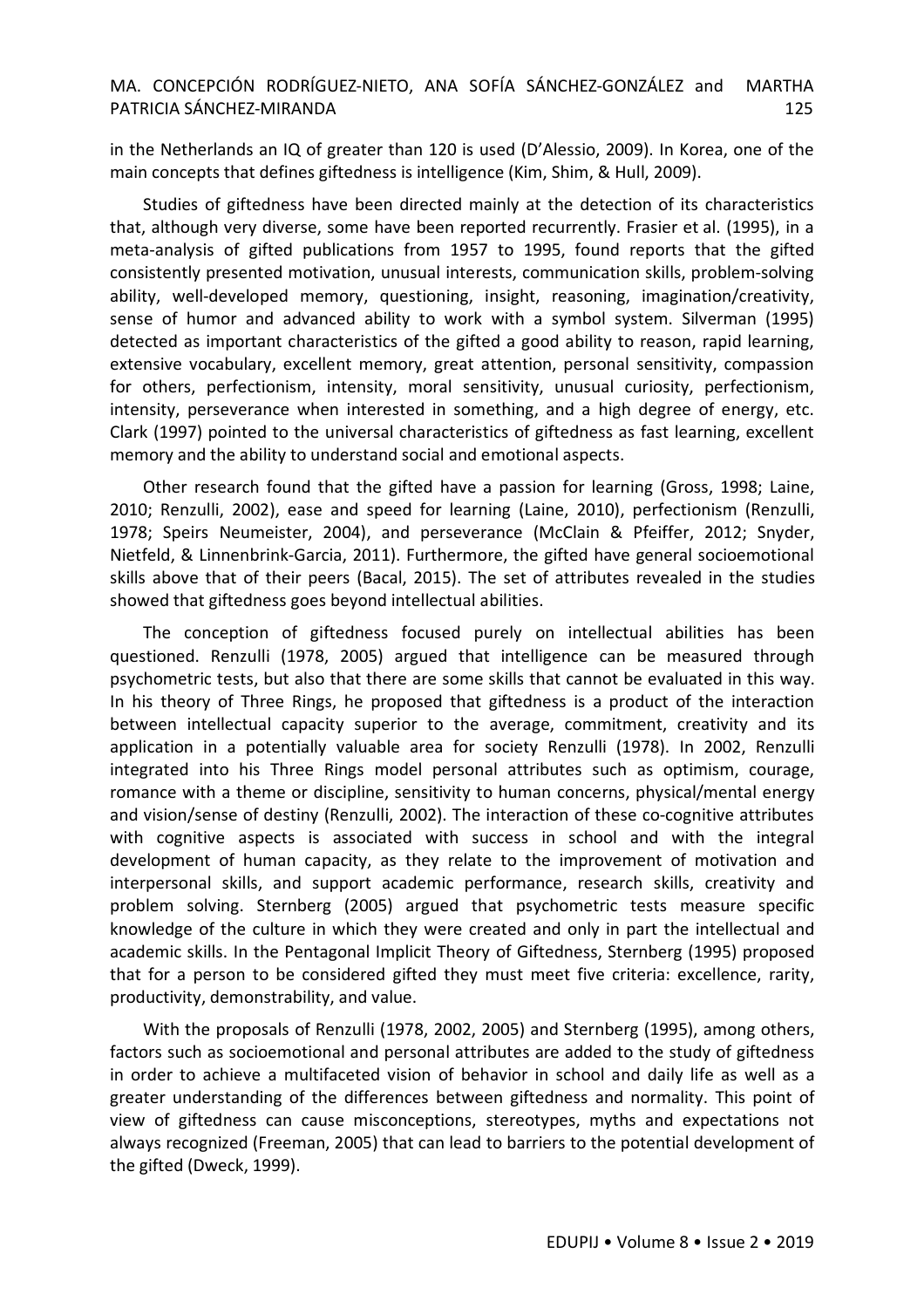One controversial issue is the association between giftedness and socioemotional problems. Janos and Robinson (1985) reported that between 20% and 25% of gifted children experience twice the difficulties of social and emotional adaptation when compared to average students. In higher education, gifted students can be seen by their peers as negative, challenging, with inappropriate decisions and opinions for simply being different to them (Gibson & Vialle, 2007) and in elementary school they often have experiences of bullying (Peterson & Ray, 2006). In gifted children and adults, depression and anxiety symptoms have been detected and it has been found that problems of emotional adjustment are more related to male gifted students than to students of average abilities (Preckel, Baudson, Krolak-Schwerdt, & Glock, 2015).

However, in the germinal study of Terman (1925), no evidence was found that gifted children would tend to be maladjusted more frequently than others. The results indicated that the gifted were superior to normal children in intellectual, emotional, aesthetic, moral and social traits, and that they were not essentially neurotic or had tendencies towards mental illness or maladjustment (Terman & Oden, 1959). Freeman (1998) argued that there was no consistent evidence to show that giftedness is related to emotional problems, but that there is evidence that the gifted have an emotional balance as good as that of any other person (Freeman, 2009). In a 30-year study in the UK, it was found that the gifted had as many emotional problems as those who were of average abilities (Freeman, 2001).

Martin, Burns, and Schonlau (2010), in a meta-analysis of mental health diagnostic rates, found that the gifted had lower rates of depression, anxiety and suicidal ideation than their peers. The gifted can be more mature socially and emotionally (Robinson, 2008), exhibiting fewer problematic behaviors (Richards, Encel, & Shute, 2003) and with better socioemotional skills than their non-gifted peers (Bacal, 2015; Bain, Bliss, Choates, & Sager, 2007).

Also, there are investigations that have shown the association between levels of giftedness and socioemotional problems. Burks, Jensen, and Terman (1930) reported that children in IQ ranges above 160 had difficulties in social adjustment, whilst Hollingworth (1926) reported that socially optimal intelligence was in the IQ range of 125 to 155 and that an IQ higher than 160 resulted in problems of social isolation (Hollingworth, 1931). Subotnik, Karp, and Morgan (1989) found that children with an IQ between 135 and 180, in adulthood had good physical and mental health, stable interpersonal relationships and that only 10% reported experiencing emotional problems.

The implicit conceptions of others have been reflected within the various investigations. In a Study of National Excellence: The case of the development of national talent in the United States reported that gifted students received negative stereotypes in schools and society (O'Connell, 1993). Plucker and Levy (2001) described that in the US, the life of the gifted was plagued with emotional problems such as depression and feelings of isolation. In Finland, the gifted are seen as frustrated, maladjusted, lonely and separated from their peers, and harassed; but occasionally possessing good social skills (Laine, 2010). In New Zealand, parents and educators with anecdotal support considered the gifted prone to developing more social and emotional problems than those of average abilities (Needham, 2012).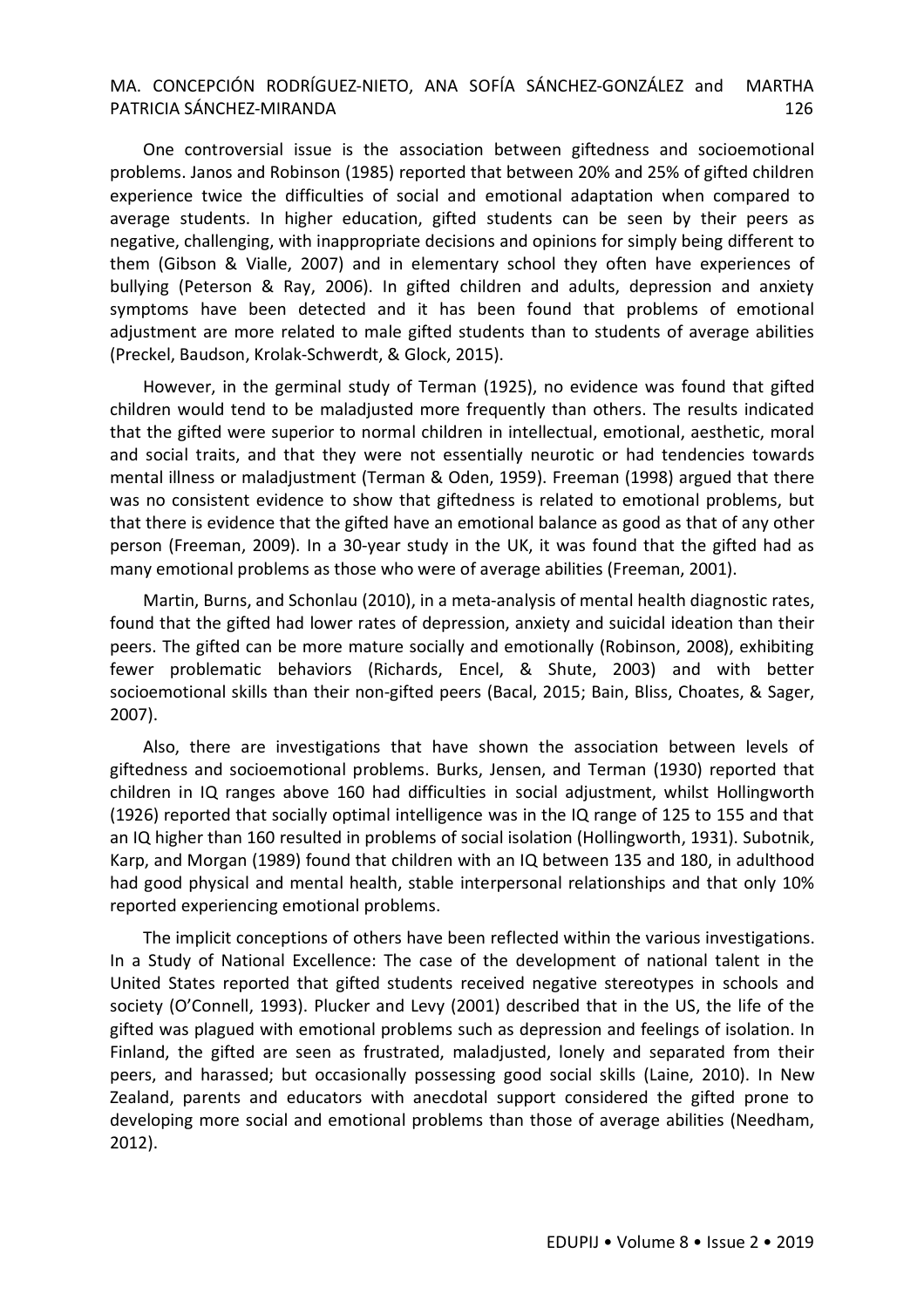The gifted can be perceived by their peers as well-adapted or maladapted (Norman, Ramsay, Roberts, & Martray, 2000). These perceptions relate to the hypothesis of harmony, arguing that gifted students are well-adjusted, successful in life (Godor & Szymanski, 2017), and have similar socioemotional skills to their average-capacity peers (Baudson, 2016). The hypothesis of the lack of harmony suggests that the high intelligence of the gifted increases risk factors such as sensitivity, intensity and excess excitability that generates problems in adjustment (Godor & Szymanski, 2017; Preckel et al., 2015), and that they are socially and emotionally inferior to their peers (Baudson, 2016).

#### **Methodology**

The design of the current study was mixed-method, because in a single research question it is possible to generate quantitative and qualitative information or generate questions of both these aspects (Creswell & Plano, 2007). The implementation process was of conversion, with qualitative data transformed into numerical codes and then statistically analyzed (Miles & Huberman, 1994).

The sample is non-probabilistic, with 74 average students from a public university in Mexico.

Implicit conceptions of giftedness can be investigated by asking people about it. Yang and Sternberg (1997), in detecting the intelligence conceptions of Taiwanese Chinese, used an instrument with two questions: "According to your opinion: what are the characteristics of an intelligent person?" and "What are the behaviors of an intelligent person?" and Kim et al. (2009) asked participants on a white sheet listed characteristics and behaviors of giftedness. In the current study, an open-ended question was used: "*According to your opinion: what are the characteristics and behaviors of the gifted?"*

The application of the instrument was individual, using pencil and paper. With the answers, a database was generated and two coders analyzed its content through a reading and rereading process in order to identify key aspects reported in the specialized literature and emerging themes. All the extracts belonging to a specific category were read, analyzed and compared again so as to corroborate or reconsider their placement within a category or an emerging theme. Then, the percentages of the categories that were presented were obtained, and the information integrated in order to identify similarities and differences with theoretical proposals and previous investigations, and to obtain inferences related to the topic of study.

#### **Results**

The answers of the students were seen as very diverse, and with a high-level frequency each represented several characteristics and behaviors of the gifted. In the conceptions of giftedness of average university students, the socioemotional characteristics and the intellectual characteristics showed similar percentages (see Table 1).

| <b>Table 1.</b> Components of conceptions of giftedness |    |  |  |
|---------------------------------------------------------|----|--|--|
|                                                         | %  |  |  |
| 49                                                      | 66 |  |  |
| 48                                                      | 64 |  |  |
|                                                         |    |  |  |

\*percentage total > 100 for certain concepts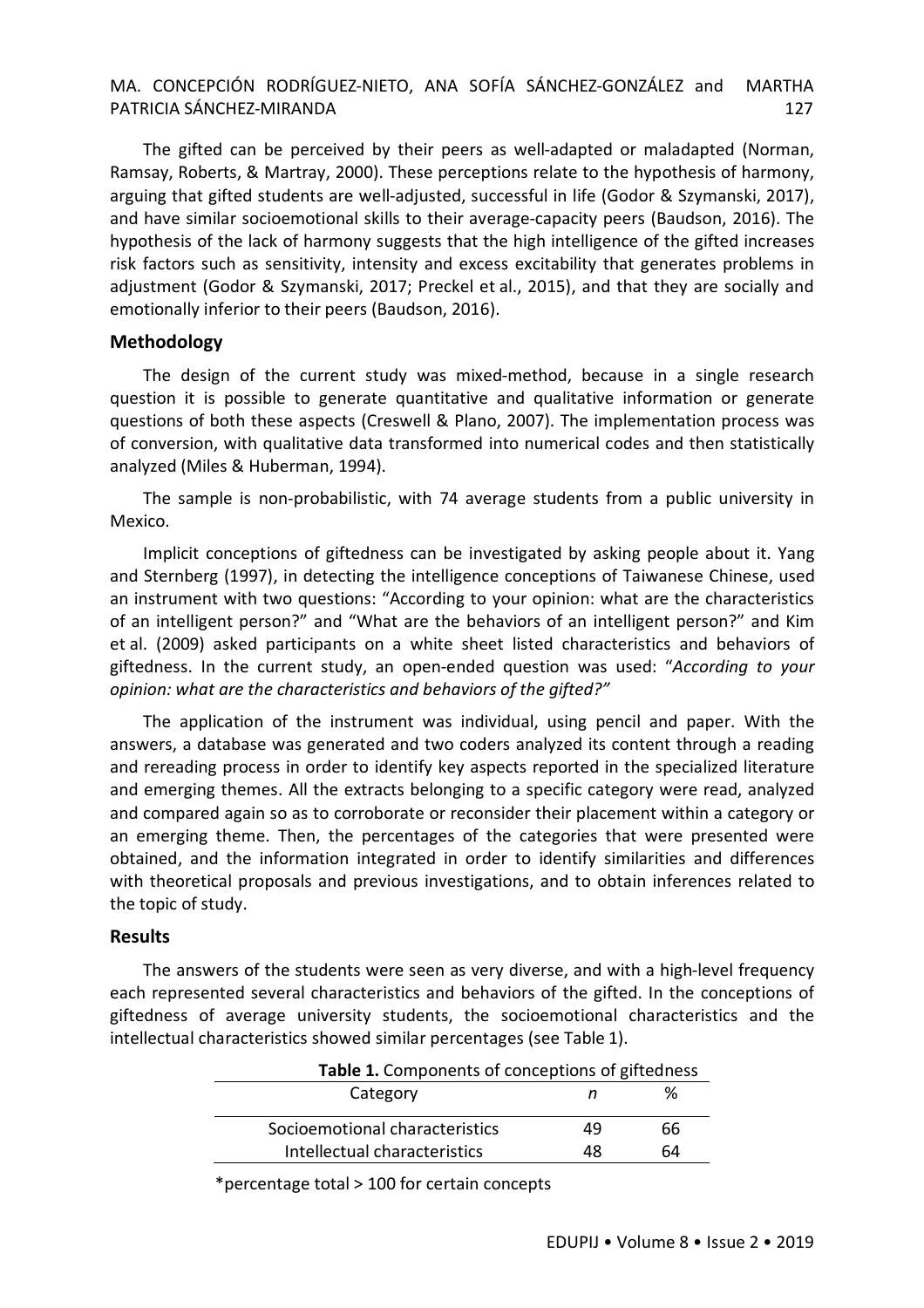The socioemotional characteristics and the intellectual characteristics that included intelligence and associated concepts were presented as isolated categories and the combined (see Table 2).

| Table 2. Characteristics of the conceptions of giftedness |    |    |  |
|-----------------------------------------------------------|----|----|--|
| Category                                                  |    | %  |  |
| Only socioemotional                                       | 26 | 35 |  |
| Only intellectual                                         | 22 | 30 |  |
| Socioemotional and intellectual blend                     | 23 | 31 |  |
| Unclassified                                              | ર  |    |  |

The appropriate socioemotional characteristics were seen slightly more frequently than socioemotional difficulties (see Table 3).

| Table 3. Socioemotional characteristics |    |    |  |
|-----------------------------------------|----|----|--|
| Category                                | n  | ℅  |  |
| Positive                                | 20 | 41 |  |
| <b>Negative</b>                         | 18 | 37 |  |
| Blend of positive and negative          | 11 | つつ |  |

In the intellectual characteristics, the concepts of high intelligence, ease and speed of learning, and commitment appeared in the same number of students.

| Category                   |    | %  |
|----------------------------|----|----|
| High intelligence          | 14 | 19 |
| Ease and speed in learning | 14 | 19 |
| Commitment                 | 14 | 19 |
| <b>Exceptional skills</b>  | 12 | 16 |
| Passion for learning       | 11 | 15 |

**Table 4.** Intellectual characteristics

The socioemotional characteristics in the conceptions of giftedness were expressed with numerous ideas that created a global image of the gifted. In the positive aspect, the average students perceived the gifted as *responsible* (E34), *honest* (E49), *respectfu*l (E45), *calm* (E9), with *correct attitudes* (E52), *supportive, accessible and patient with people who need support* (E2, E29), and *comprehensive* (E32), etc. In the negative aspects, the average students believe that the gifted *do not know how to treat other people and are closed in friendships, they think that not everyone should speak to them* (E15), *they are a little antisocial* (E36), *selective with their friends, books, music, etc.* (E17). In addition, the gifted can be seen as being *conceited* (E29), *arrogant* (E44), *selfish* (E45), *egocentric* (E15), *introverted,* (E59), *shy and inhibited* (E72), and *they are retracted so that they do not disturb them* (E58).

Some students explained the causes of difficulties in social interaction of the gifted: A gifted *is a very clever and intelligent person to such a degree that, sometimes they think too much and they lock themselves within* (E58), and that *probably they are somewhat misunderstood by average people and maybe that makes them somewhat isolated* (E18). Other students considered the differences between the gifted and themselves influence the socioemotional difficulties, stating that *the gifted have different behaviors to people*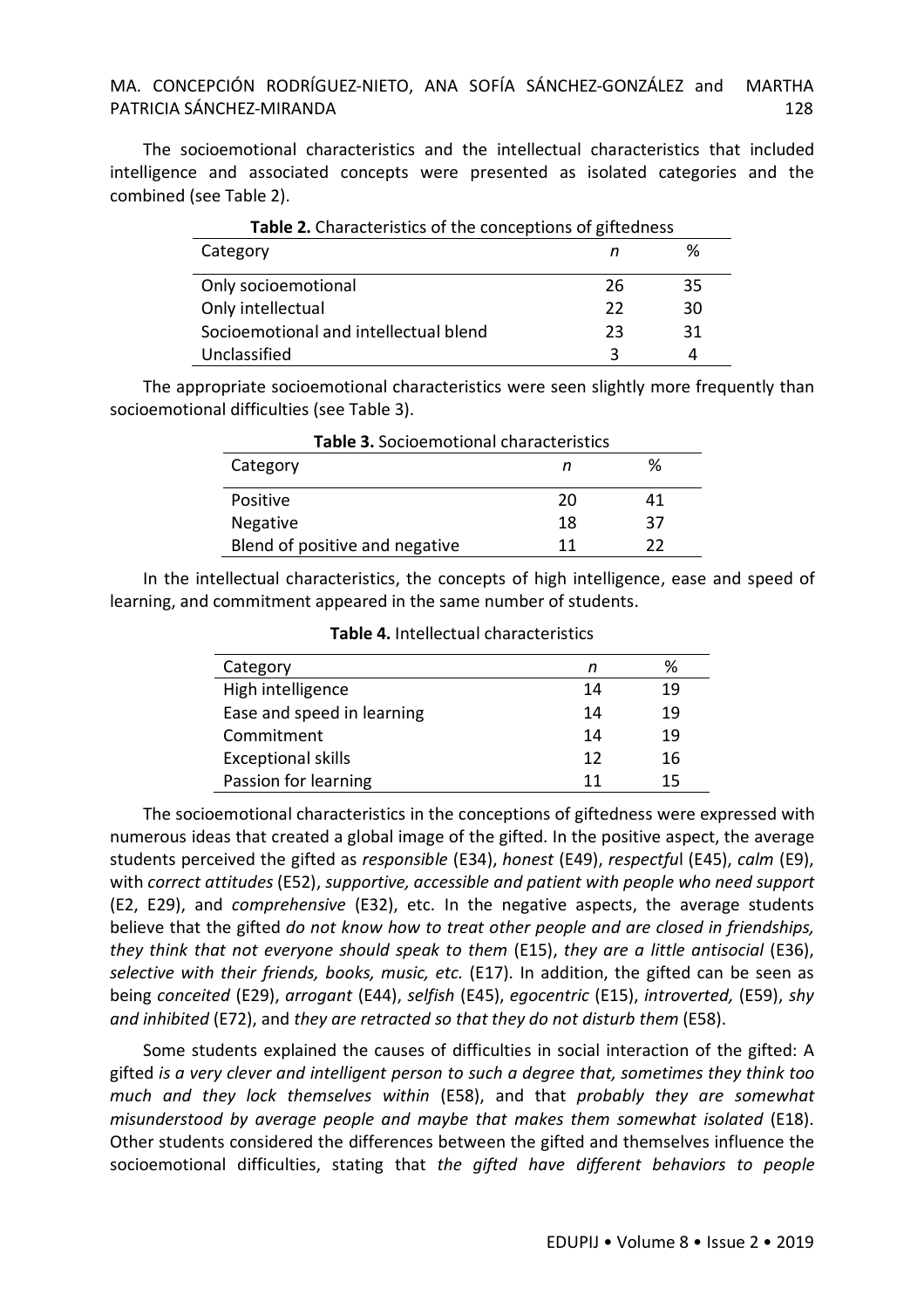*classified as "normal" so they are not so social and talk only with people of the same level* (E47) *and by their logic, we are somewhat irritable or misunderstood when communicating* (E38), and *the gifted can have problems of social interaction in the school environment because the content of their subjects and the level of their other classmates may not interest them* (E6).

The concept of intelligence was associated with a higher IQ and differences with the average student. The gifted *is more intelligent than some other people* (E8), *has a higher intellect* (E23) *that exceeds the average* (E36). Students thought *that intelligence allows the gifted to understand what they do and why they do it, especially with different ideas about what is known in all areas of life* (E32), and *the gifted have a more developed intelligence than most, sometimes neglecting others; for example, social or mathematical* (E61).

The gifted *learn quickly and easily and have a passion for learning: they have a greater need to know* (E39), *hunger for knowledge and desire to learn* (E66), *have a compulsive desire to learn and to know more about the environment that surrounds them* (E6). The gifted *have a capacity to learn very fast* (E33), and *to do something just by looking at it* (E20). The gifted *are always studying* (E7), *looking for something new to learn and they read a lot*  (E63) so *they stand out from the rest in terms of their general knowledge* (E28), *they have a lot of knowledge about various scientific, historical subjects* (E57), that is, *they are very educated* (E24). Another characteristic mentioned of the gifted was commitment. The gifted *are committed to what they do* (E62), *dedicated* (E54), *perseverant in their task*s (E23), and they *persist in solving processes or mental works* (E38).

In the conceptions of giftedness of some students, the concept of extraordinary abilities was presented. The gifted *have abilities that a person that is not considered gifted does not have* (E62), that is, *they have unique abilities and abilities, different from the others* (E1), *a complete domain of one or several sciences in a simple and versatile way* (E35), and *sometimes they neglect an area* (E63). The gifted i*s someone fully competent in something specific* (E21), *with extraordinary abilities in a certain activity* (E19), *which makes them stands out in everything they do* (E17), and *goes beyond what is normally expected* (E52).

#### **Discussion and Conclusion**

In many of the conceptions of giftedness of average university students, the socioemotional characteristics and the intellectual characteristics reportedly showed very similar percentages. This result indicates that the concept of giftedness goes beyond intelligence, integrating co-cognitive attributes that show a multifaceted vision of the person (Renzulli, 1978, 2002, 2005) and reveals that intelligence is an important criterion for the detection of talents.

The socioemotional characteristics and the intellectual characteristics were presented as isolated categories that also mixed. One explanation is that both categories of characteristics can be an axis for the identification of the gifted, because they allow for the perceiving of differences between the behavior of gifted students and average students. Why does a student choose one, another or both? This is an interesting question to investigate.

Some students reported perceiving the gifted with positive socioemotional characteristics, whereas others see them with negative characteristics, and a smaller group of students perceive them with a mixture of both these behavior types. The coexistence of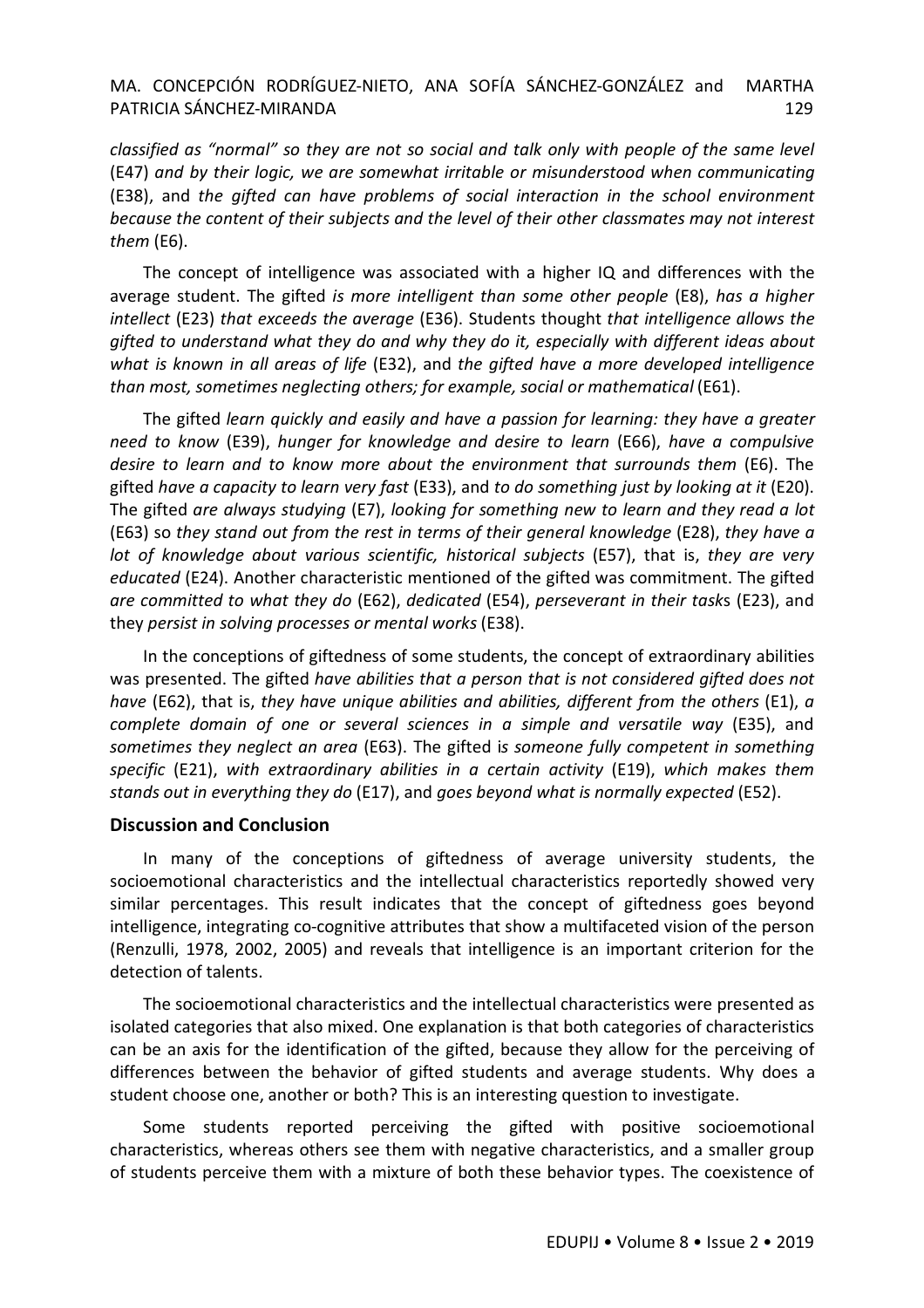hypotheses of harmony and lack of harmony supports the results of Norman et al. (2000), that the gifted can be perceived by their peers as well-adapted or maladapted. An explanation of the positive and negative socioemotional duality between students, and in the same student, is in the evaluation of academic and life experiences, and can be as a whole or dividing them into parts and making a value judgment for each of them. This last alternative allows the same participant to perceive positive and negative and negative social and emotional characteristics in the gifted. However, seeing particularly the presence of both positive and negative socioemotional characteristics in the same student is a topic in need of further exploration. Moreover, the different ways of perceiving socioemotional characteristics also support the argument of Phillipson (2007), in that within the same school and classroom, the diversity of social groups may have different conceptions of giftedness.

The negative socioemotional characteristics of the gifted perceived by average students in the current study support previous research by Gibson and Vialle (2007), Laine (2010), Needham (2012), O'Connell (1993), and Plucker and Levy (2001). Negative socioemotional characteristics can also be related to a social imaginary that does not take into account IC (intrapersonal catalyst) and that overgeneralizes traits of very high intelligence levels. Gifted individuals with CI greater than 160 have difficulties in social adjustment and isolation (Burks et al., 1930; Hollingworth, 1925, 1931) and, in an IQ range of 135 to 180, only 10% of the gifted are reported to present emotional problems (Subotnik et al., 1989).

From the point of view of average students, difficulties in the social interaction of the gifted are caused by their high intelligence that is associated with behaviors and interests different from that of others. These differences imply that their peers can hardly understand their needs and this can promote problems of social interaction. However, the awareness of these differences can influence the acceptance of diversity and the perception of the positive socioemotional characteristics of the gifted.

The perception of average students to differences with the gifted extended to extraordinary abilities, particularly to the components of excellence and rarity of the implied pentagonal theory of giftedness (Sternberg, 1995). Students reported that extraordinary abilities can occur in any activity that the gifted performs, or only in one area of knowledge or life. These two aspects are traditionally associated with general intelligence and specific intelligence, respectively.

Intelligence was associated with the ease, speed, and passion for learning that was, at the same time, related to constant reading and studying, as well as perseverance for the achievement of a goal. Similar results were also previously reported by Clark (1997), Gross (1998), Laine (2010), McClain and Pfeiffer (2012), Renzulli (1978, 2002, 2005), Silverman (1995), and Snyder et al. (2011).

The conceptions of giftedness of the average university students were formed by socioemotional characteristics and intellectual characteristics. The gifted can be perceived by their peers as adapted or maladapted. The students attributed the negative characteristics of the gifted to their high intelligence, and that this difference made them misunderstood, hence problems with social interaction can arise.

#### **Notes**

Corresponding author: MA. CONCEPCIÓN RODRÍGUEZ-NIETO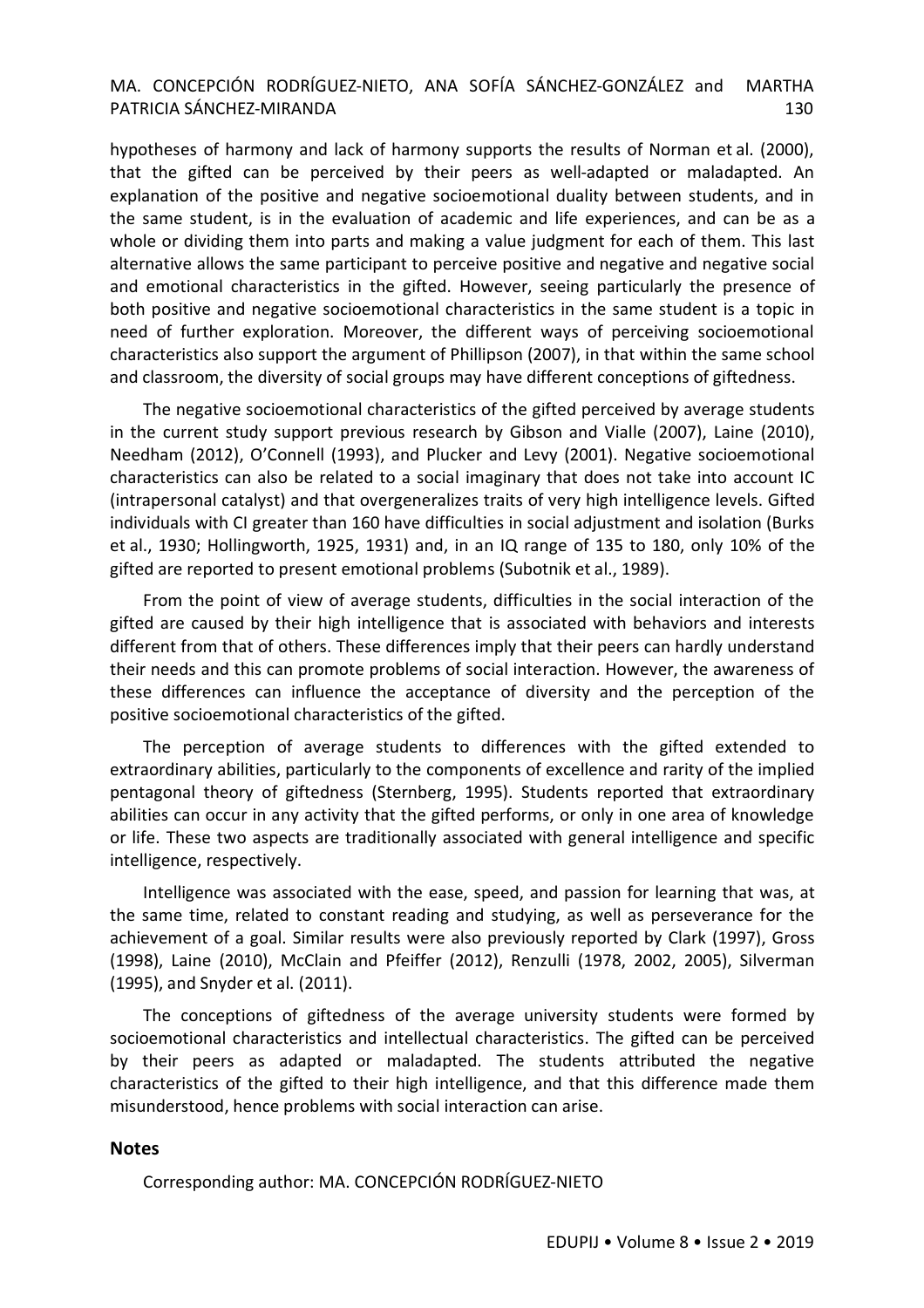## **References**

- Bacal, E. (2015). *The relationship between placement and social skills in gifted students*  (Doctoral Dissertation)*. Universidad de Arizona.* Retrieved from https://repository.asu.edu/attachments/150751/content/Bacal\_asu\_0010E\_14884.p df.
- Bain, S., Bliss, S. L., Choates, S. M., & Sager, K. (2007). Serving children who are gifted: perceptions of undergraduates planning to become teachers. *Journal for the Education of the Gifted, 30*(4), 450-478.
- Baudson, G. T. (2016). The mad genius stereotype: Still alive and well. *Frontier in Psychology,* 7, Art. 368. doi: 10.3389/fpsyg.2016.00368.
- Bevan-Brown, J. (2011). Indigenous conceptions of giftedness. In W. Vialle (Ed.), *Giftedness from an Indigenous Perspective* (pp. 10-23). Wollongong: Australian Association for the Education of Gifted and Talented.
- Burks, B. S., Jensen, D. W., & Terman, L. M. (1930). *The promise of youth: Volume 3: Genetic studies of genius.* Stanford, California: Stanford University Press.
- Clark, B. (1997). Growing up gifted (5<sup>th</sup> ed.). Columbus, OH: Merrill.
- Creswell, J., & Plano, C. (2007). *Designing and conducting mixed methods research*. Thousand Oaks, CA: SAGE Publications.
- D'Alessio, S. (Ed.) (2009). *Gifted learners. A survey of educational policy and provision.* Odense, Denmark: European Agency for Development in Special Needs Education. Retrieved **from** from https://www.pef.unilj.si/fileadmin/Datoteke/CRSN/branje/Gifted Learners A Survey of Educational Pol icy\_and\_Provision\_\_2009\_.pdf.
- Dweck, C. S. (1999). *Self-theories: Their role in motivation, personality, and development*. Philadelphia: Psychology Press.
- Fontaines Ruiz, T., Medina, J., & Camacho, H. (2007). Concepción epistemológica sobre la investigación del personal docente que enseña a investigar. *UNICA Revista de Artes y Humanidades, 8*(18), 60-85.
- Frasier, M. M., Hunsaker, S. L., Lee, J., Mitchell, S., Cramond, B., Krisel, S.,…Finley, V. S. (1995). *Core attributes of giftedness: A foundation for recognizing gifted potential of minorities and economically disadvantages students* (Research monograph No. 95210). Storrs, CT: National Research Center on the Gifted and Talented.
- Freeman, J. (1998). *The Education of the Very Able: Current International Research*. London: The Stationery Office.
- Freeman, J. (2001). *Gifted children grown up*. London: David Fulton.
- Freeman, J. (2005). Permission to be gifted. In R. J. Sternberg & J. E. Davidson. *Conceptions of*  Giftedness. (2<sup>nd</sup> Eds.), (pp. 80-97). Cambridge, University Press.
- Freeman, J. (2008). The Emotional development of the gifted and talented. In *Conference proceedings. Gifted and Talented Provision*. London: Optimus Educational. Retrieved from http://www.joanfreeman.com/pdf/free\_emotionaldevelopment.pdf.
- Freeman, J. (2009). *Very young and gifted*. Young Gifted & Talented web-site CfBT Education Trust. Retrieved from http://joanfreeman.com/pdf/vyang.pdf.
- Gibson, K., & Vialle, W. J. (2007). The Australian Aboriginal View of Giftedness. In S. N. Phillipson & M. McCann (Eds.), *Conceptions of Giftedness* (pp. 197-224). Mahwah, NJ: Lawrence Erlbaum.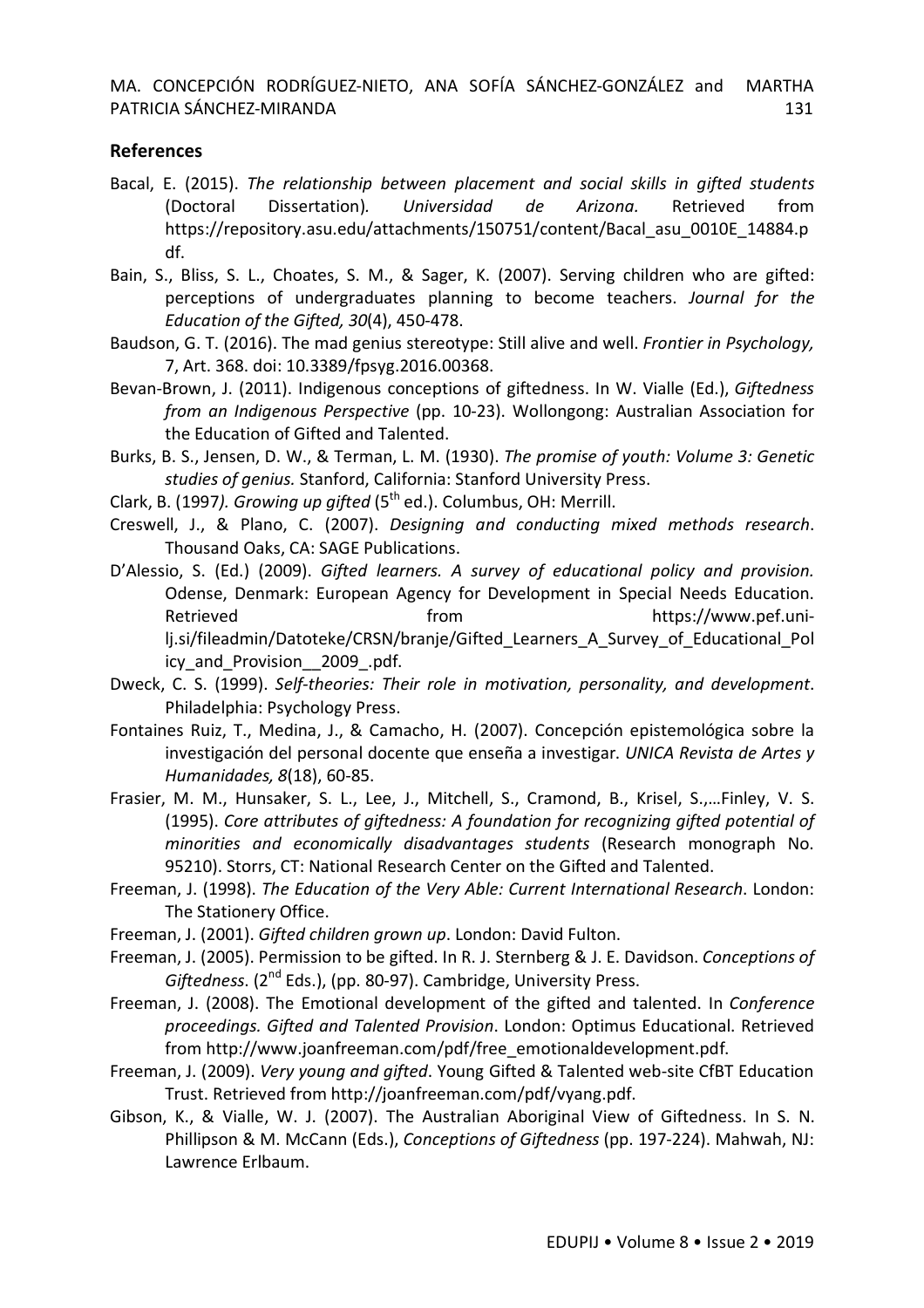- Godor, B. P., & Szymanski, A. (2017). Sense of belonging or feeling marginalized? Using PISA 2012 to assess the state of academically gifted students within the EU. *High Ability Studies, 28*(2), 181-197.
- Gross, M. U. M. (1998). The "me" behind the mask: intellectually gifted students and the search for identity. *Roeper Review*, 20(3), 167-174.
- Hollingworth, L. S. (1926). *Gifted children: Their nature and nurture*. New York: Macmillan.
- Hollingworth, L. S. (1931). The child of very superior intelligence as a special problem in social adjustment. *Mental Hygiene, 15*(1), 3-16.
- Janos, P. M., & Robinson, N. M. (1985). Psychosocial development in intellectually gifted children. In F. D. Horowitz & M. O'Brien (Eds.), *The gifted and talented: Developmental Perspectives* (pp*.* 149-195). Washington, DC: American Psychological Association.
- Kim, K. H., Shim, J. Y., & Hull, M. (2009). Korean concepts of Giftedness and the selfperceived characteristic of students selected for gifted programs. P*sychology of Aesthetics and Arts, 3*(2), 104-111.
- Laine, S. (2010). The Finnish public discussion of giftedness and gifted children. *High Ability Studies, 21*(1), 63-76.
- Martin, L. T., Burns, R. M., & Schonlau, M. (2010). Mental disorders among gifted and nongifted youth: A selected review of the epidemiologic literature. *Gifted Child Quarterly, 54*(1), 31-41.
- McClain, M., & Pfeiffer, S. (2012). Identification of gifted students in the United States today: A look at state definitions, policies, and practices. *Journal of Applied School Psychology, 28*(1), 59-88.
- Miles, M., & Huberman, M. (1994). Focusing and Bounding Collection of Data: The Substantive start. In M. B. Miles, A. M. & Huberman (Eds.), *Qualitative data analysis: An expanded sourcebook (2nd ed.),* (pp. 16-39). Thousand Oaks, CA: Sage.
- Needham, V. (2012). Primary teachers' perceptions of the social and emotional aspects of gifted and talented education. *APEX: The New Zealand Journal of Gifted Education, 17*(1). Retrieved from http://www.giftedchildren.org.nz/wpcontent/uploads/2014/10/needham.pdf.
- Norman, A. D., Ramsay, S. G., Roberts, J., & Martray, C. R. (2000). Effect of social setting, selfconcept and relative age on the social status of moderately and highly gifted students. *Roeper Review, 23*(1), 34-39.
- O'Connell, P. (1993). *National Excellence: the case for developing America's Talent.*  Washington, D. C.: Office of Education Research an Improvement. Retrieved from http://files.eric.ed.gov/fulltext/ED359743.pdf.
- Peterson, J. S., & Ray, K. E. (2006). Bullying Among the gifted: The subjective experience. *Gifted Child Quarterly, 50*(3)*,* 252-269.
- Phillipson, S. N. (2007). A framework for the study of sociocultural perspectives of giftedness. In S. N. Phillipson & M. McCann (Eds.), *Conceptions of giftedness: Sociocultural perspectives* (pp. 1-34). Mahwah, New Jersey: Lawrence Erlbaum.
- Piechowski, M, M. (2006). "M*ellow out," they say. If only I could: Intensities and sensitivities of the young and bright.* Madison, WI: Yunasa Books.
- Plucker, J. A., & Levy, J. J. (2001). The downside of being talented. *American Psychologist, 56*(1), 75-76.